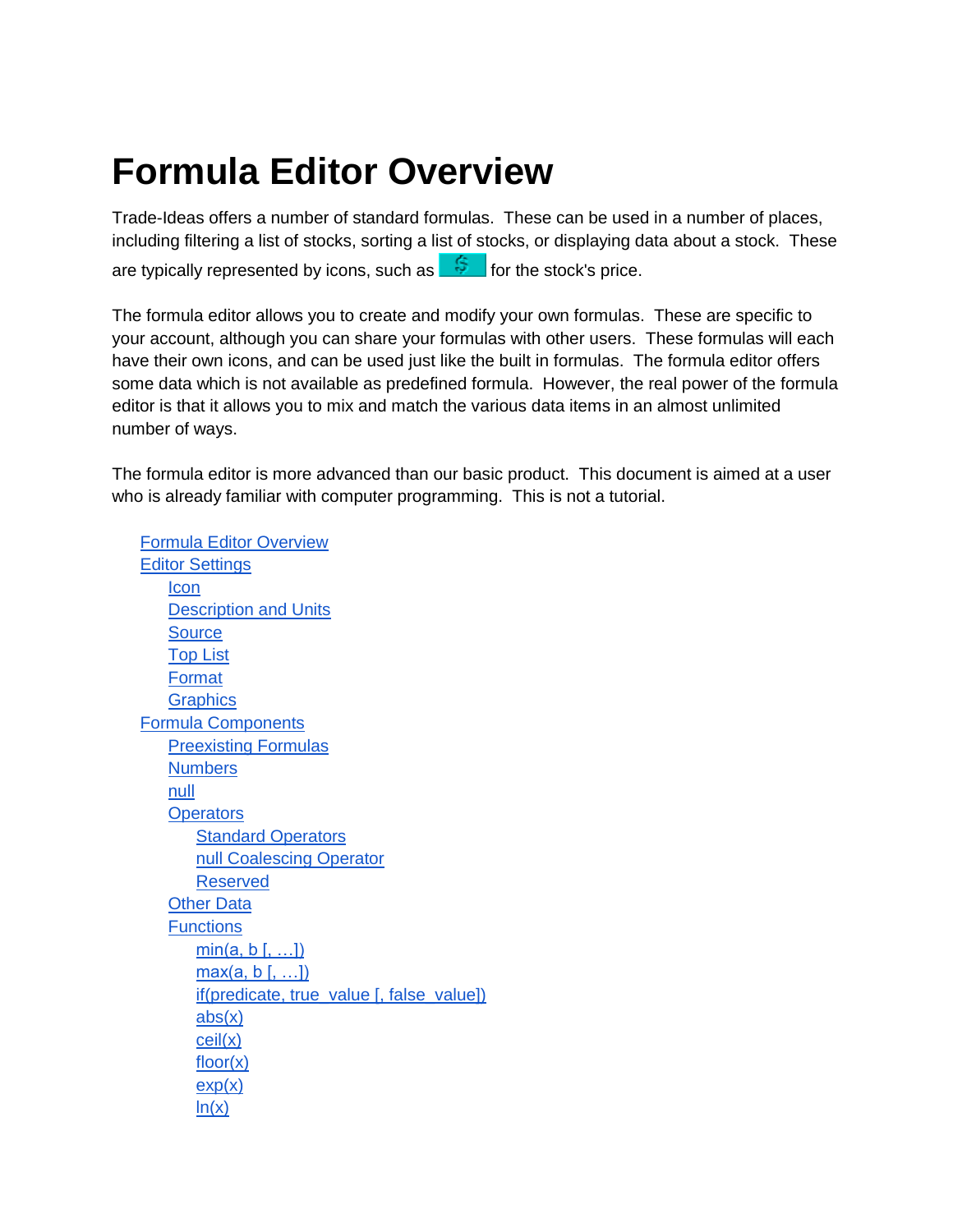[log\(base, x\)](#page-7-0) [sqrt\(x\)](#page-7-1)  $sin(x)$ ,  $cos(x)$ ,  $tan(x)$  $asin(x)$ ,  $acos(x)$ ,  $atan(x)$ **[Examples](#page-7-4)** [Volatility](#page-7-5) [Dollars vs. Percent](#page-7-6) **[Extremes](#page-7-7)** [Volume](#page-8-0) [Boolean Expressions](#page-8-1)

# <span id="page-1-0"></span>**Editor Settings**

#### <span id="page-1-1"></span>**Icon**

Choose an icon between  $\begin{array}{|c|c|} \hline \textbf{U} & \textbf{0} & \textbf{and} \end{array}$  and  $\begin{array}{c|c|c|} \hline \textbf{U} & \textbf{99} & \textbf{to} \textbf{to} & \textbf{to} & \textbf{to} & \textbf{to} & \textbf{to} & \textbf{to} & \textbf{to} & \textbf{to} & \textbf{to} & \textbf{to} & \textbf{to} & \textbf{to} \end{array}$ be displayed in the various GUIs in the Trade-Ideas product.

This selection must be unique. If you create two formulas with the same icon, the second one will overwrite the first one.

Your strategies will reference this icon. If you change the formula associated with the icon, that change will automatically be applied to all strategies which use that icon.

### <span id="page-1-2"></span>**Description and Units**

These are text descriptions of the formula. These will also be displayed in various GUIs. These can be anything you want and have no additional meaning.

# <span id="page-1-3"></span>**Source**

This is the source code for your formula. See the Formula Components section, below, for details about this field.

# <span id="page-1-4"></span>**Top List**

Some formulas are not available from the top lists, only in an alert window. The software automatically makes this determination for you, and shows this to you on the master list of all of your formulas.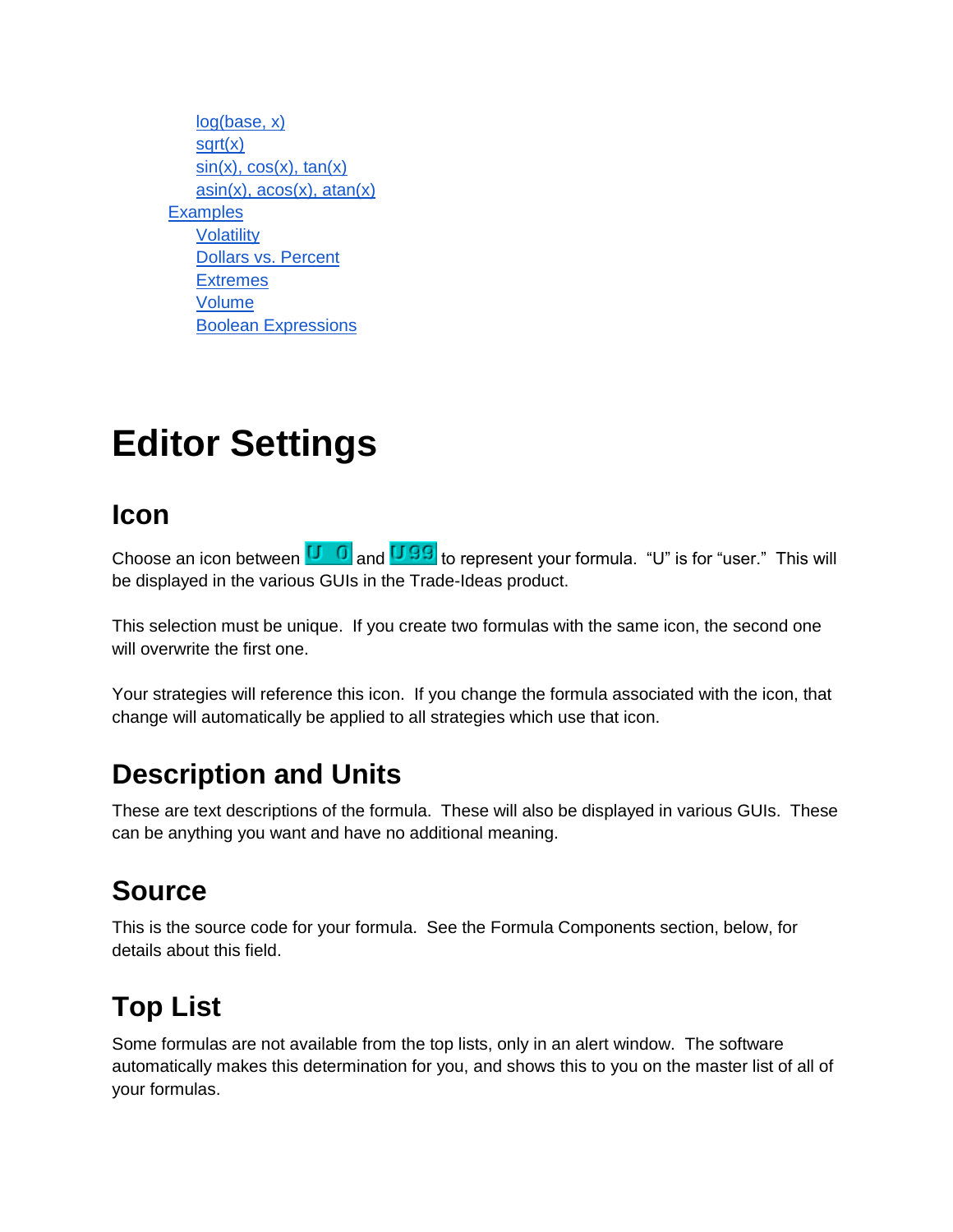For example alerts have a "quality" field. Top lists do not. If your formula references the quality field, it will not be available in a top list.

# <span id="page-2-0"></span>**Format**

This says how to display the formula as a number.

"1.00" means to show 2 digits after the decimal. "1.000" means to display 3 digits after the decimal. "1" means to round to the nearest integer. Etc.

<span id="page-2-1"></span>"Price" tells the software to automatically pick an appropriate format based on the stock's price.

# **Graphics**

This says how to display the formula. Currently there are three choices.

| <b>None</b>       | No graphics                                                                                                                                                                                                                                                         |
|-------------------|---------------------------------------------------------------------------------------------------------------------------------------------------------------------------------------------------------------------------------------------------------------------|
| Cone              | Good for positive numbers. 0 is all the way to<br>the left. 100 is all the way to the right. You<br>can still read numbers over 100.<br>Note: The terminology is out of date. Newer<br>versions of the software use 3 overlapping<br>triangles of different colors. |
| Position in Range | 0 is all the way to the left. 100 is all the way<br>to the right. Other values are in between.<br>You can tell if something is less than 0 or<br>greater than 100, but you can't see the exact<br>value.                                                            |

Note that you can use the formula editor to scale a value to match the graphics. For example ([DRSI]-20)/0.6 will scale the daily RSI so 20 and 80 will be the extremes. This will make it easy to find stocks which are overbought or oversold.

Note that you can typically see the numerical value of the formula as a tool tip, even when displaying the value graphically.

# <span id="page-2-2"></span>**Formula Components -- What can I use?**

Formulas are all written as mathematical expressions. The basic style of this language is based on the C programming language.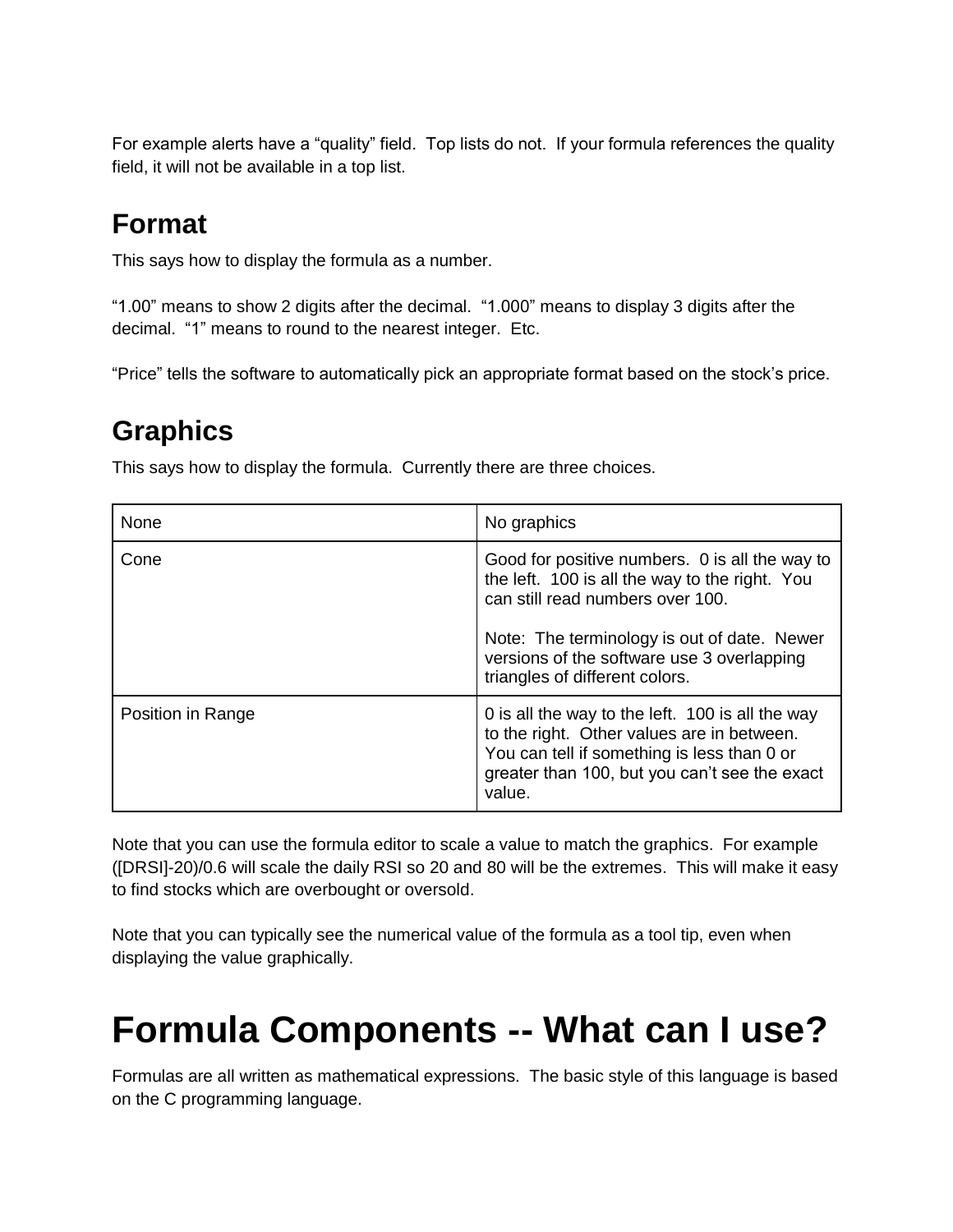# <span id="page-3-0"></span>**Pre-existing Formulas**

You can reference a preexisting formula by putting its internal code in square brackets. For example [Price] is the stock's price. [Vol5] is the stock's volume over the last 5 minutes, expressed as a percentage of normal for a 5 minute period.

The easiest way to get a formula's internal code is from [http://www.trade](http://www.trade-ideas.com/FormulaEditor/FilterCodes.html)[ideas.com/FormulaEditor/FilterCodes.html.](http://www.trade-ideas.com/FormulaEditor/FilterCodes.html)

You can also see these codes in our help. Click on an icon in the top of [http://www.trade](http://www.trade-ideas.com/Help.html)[ideas.com/Help.html](http://www.trade-ideas.com/Help.html) and look at the resulting hyperlink. For example, clicking on the price icon gives you http://www.trade-ideas.com/Help.html#WSF\_MinPrice. That ends in "Price" so you can use "[Price]" in a formula.

# <span id="page-3-1"></span>**Numbers**

You can use standard decimal numbers in a formula. Never add a comma. Use a period for the decimal place, per the standard US English conventions.

Examples: 5 5.00 -0.2

### <span id="page-3-2"></span>**null**

null represents any number of errors. This includes 0/0, not enough data, and a lot more. Most pre-existing formulas can be null sometimes. If you use null in a formula, typically the result will be null. For example, 5+null is null.

You can insert "null" directly in your formulas if you wish to report an error. See the ?? operator, below, for the opposite effect. That allows you to add a value to a formula which otherwise would have been null.

Most comparisons involving a null will fail. For example, if a stock's current price is \$10, but the stock has been trading for less than 50 days, the stock's 50 day moving average will be null. So if you ask how far this stock is above it's moving average (50 - null) you will get null. If you ask for all stocks which are above their moving average in one window, and all stocks below their moving average in other window, you will not see this stock in either window. That is to say "null  $<$  0", "null  $>$  0" and "null = 0" all return false.

null will typically be displayed on the screen as a blank cell.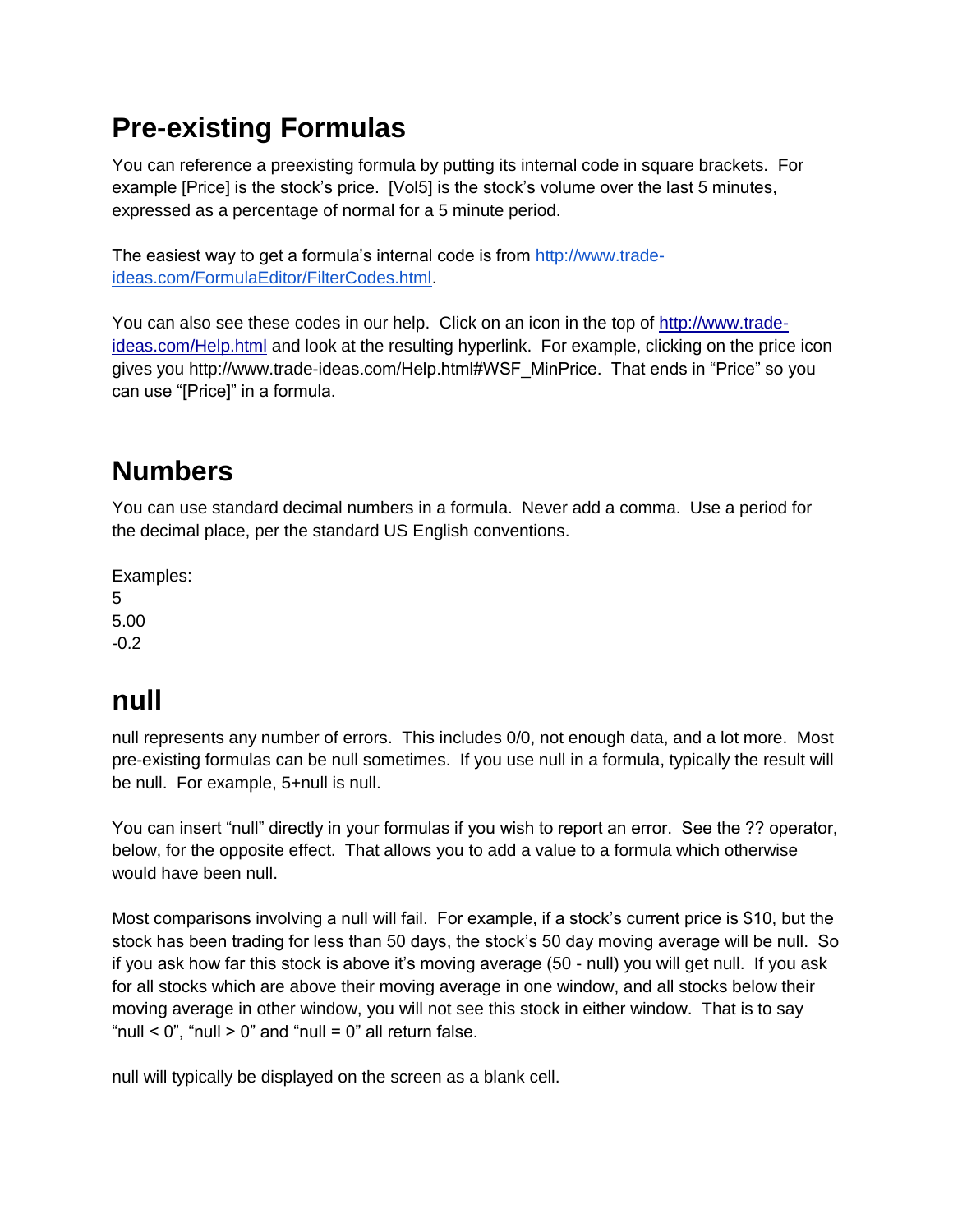### <span id="page-4-0"></span>**Operators**

#### <span id="page-4-1"></span>**Standard Operators**

These operators all have their standard meanings from the C programming language.

 $!$  < > + - \* /  $!=$  <= >=  $\|$  && ==

(null || true) returns true. (null && false) returns false. Any other operator will return null if one or both of its arguments is null.

#### <span id="page-4-2"></span>**null Coalescing Operator**

x??y will return x if x is not null. Otherwise it will return y.

#### <span id="page-4-3"></span>**Reserved**

<span id="page-4-4"></span>->

### **Other Data**

These items can be used just like a number or a preexisting filter.

| price, last        | price is the exact price of the most recent<br>print. This is the price that set off the alert.<br>last only updates with "official" prints. For<br>example, it does not count pre and post<br>market trades. [Price] and other predefined<br>formulas automatically choose between<br>these. |
|--------------------|-----------------------------------------------------------------------------------------------------------------------------------------------------------------------------------------------------------------------------------------------------------------------------------------------|
| most_recent_close  | Yesterday's close or today's close.                                                                                                                                                                                                                                                           |
| expected_open      | Today's open, or the most recent print if the<br>stock has not opened yet.                                                                                                                                                                                                                    |
| seconds_after_open | The time of day, in seconds. This will be<br>negative in the premarket. This only looks at<br>the clock. It does not know about half days,<br>holidays, or special instruments which do not<br>trade on the normal schedule.                                                                  |
| day_of_week        | $1 =$ Monday, $2 =$ Tuesday, , $5 =$ Friday.                                                                                                                                                                                                                                                  |
| t_high, $t$ _low   | Today's high and low.                                                                                                                                                                                                                                                                         |
| high_pre, low_pre  | Today's premarket high and premarket low                                                                                                                                                                                                                                                      |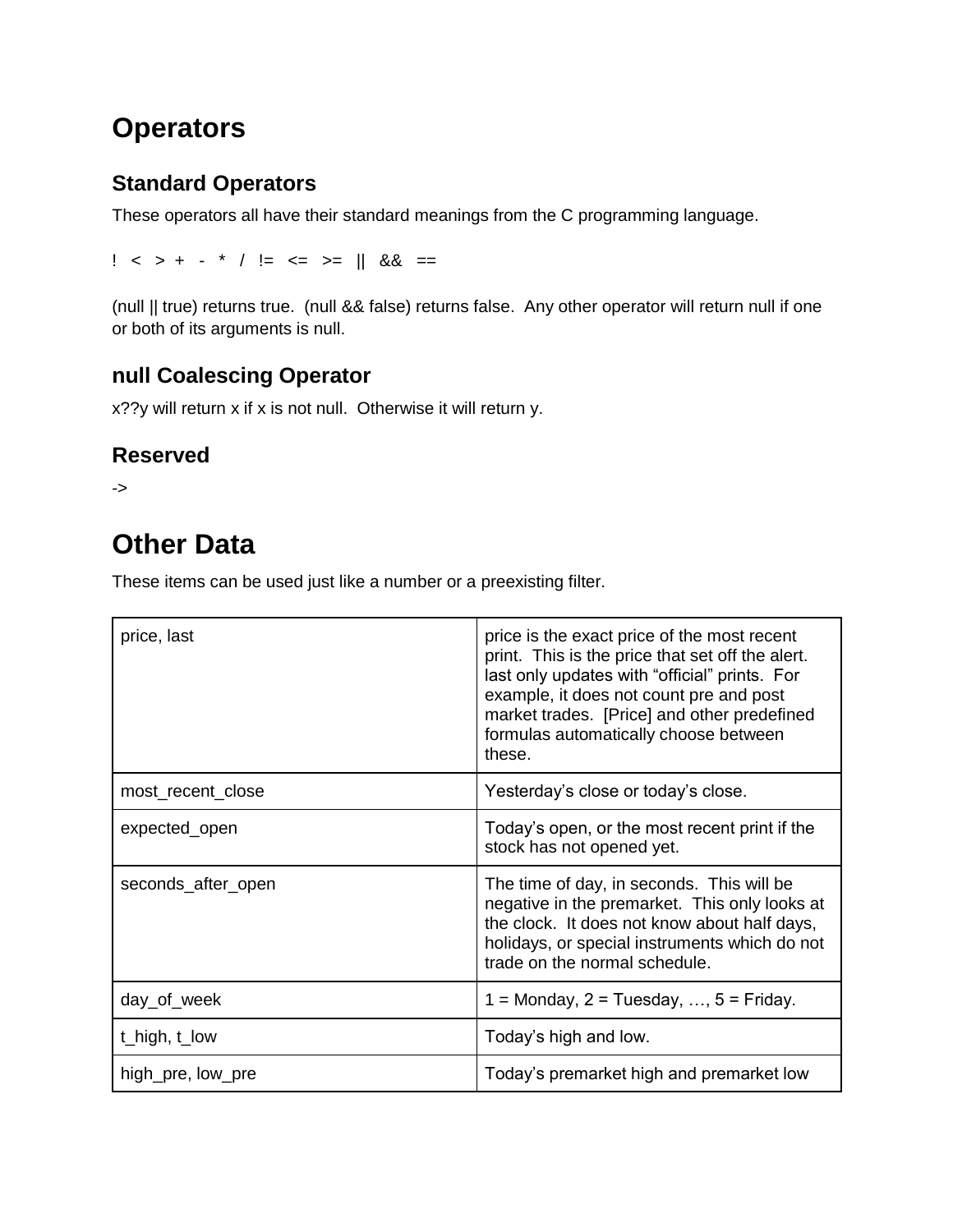| v_up_1, v_up_5, v_up_10, v_up_15, v_up_30                                                                                                                            | The volume for the last $1, 5, 10, 15$ or 30<br>minutes. This is expressed in shares. The<br>predefined filters show the same data in<br>percent.                               |
|----------------------------------------------------------------------------------------------------------------------------------------------------------------------|---------------------------------------------------------------------------------------------------------------------------------------------------------------------------------|
| sma_2_5, sma_5_5, sma_15_5, sma_2_8,<br>sma_2_20, sma_2_200, sma_5_8,<br>sma_5_20, sma_5_200, sma_15_8,<br>sma_15_20, sma_15_200, sma_60_8,<br>sma_60_20, sma_60_200 | The 5, 8, 20, or 200 period SMA for 2, 5, 15,<br>and 60 minute periods. The first number is<br>the number of minutes per candle. The<br>second number is the number of candles. |
| std_5_20, std_15_20, std_60_20                                                                                                                                       | The 20 period standard deviation for 5, 15<br>and 60 minute periods.                                                                                                            |
| vwap                                                                                                                                                                 | The VWAP for the day.                                                                                                                                                           |
| sma_200, sma_50, sma_20                                                                                                                                              | The SMA for the last 200, 50, or 20 days.                                                                                                                                       |
| high_p, low_p, open_p, volume_p                                                                                                                                      | The previous day's high, low, open, and<br>volume.                                                                                                                              |
| close_p                                                                                                                                                              | The close from the day before yesterday.<br>What we called "previous close" yesterday.                                                                                          |
| high_52w, low_52w                                                                                                                                                    | The 52 week high and low.                                                                                                                                                       |
| $std_20$                                                                                                                                                             | The 20 day standard deviation.                                                                                                                                                  |
| standard_deviation                                                                                                                                                   | Yearly (weighted) standard deviation.                                                                                                                                           |
| consolidation_high, consolidation_low                                                                                                                                | The highest value and the lowest value in the<br>recent daily consolidation pattern.                                                                                            |
| last_price                                                                                                                                                           | The official closing price for the previous day.                                                                                                                                |
| high_life, low_life                                                                                                                                                  | Lifetime highs and lows.                                                                                                                                                        |
| high_5d, low_5d, high_10d, low_10d,<br>high_20d, low_20d                                                                                                             | The high and low for the last 5, 10, and 20<br>days.                                                                                                                            |
| close_5d, close_10d, close_20d                                                                                                                                       | The closing price 5, 10, and 20 days ago.                                                                                                                                       |
| adx_14d, pdi_14d, mdi_14d                                                                                                                                            | The ADX, DI+, and DI- measured over the<br>last 14 days.                                                                                                                        |
| short_interest                                                                                                                                                       | Short interest, in shares. The preexisting<br>formula Days to Cover is similar, but that's a<br>%                                                                               |
| $p_{up_1}$                                                                                                                                                           | The price change for the last minute. The<br>current price - the price one minute ago, in                                                                                       |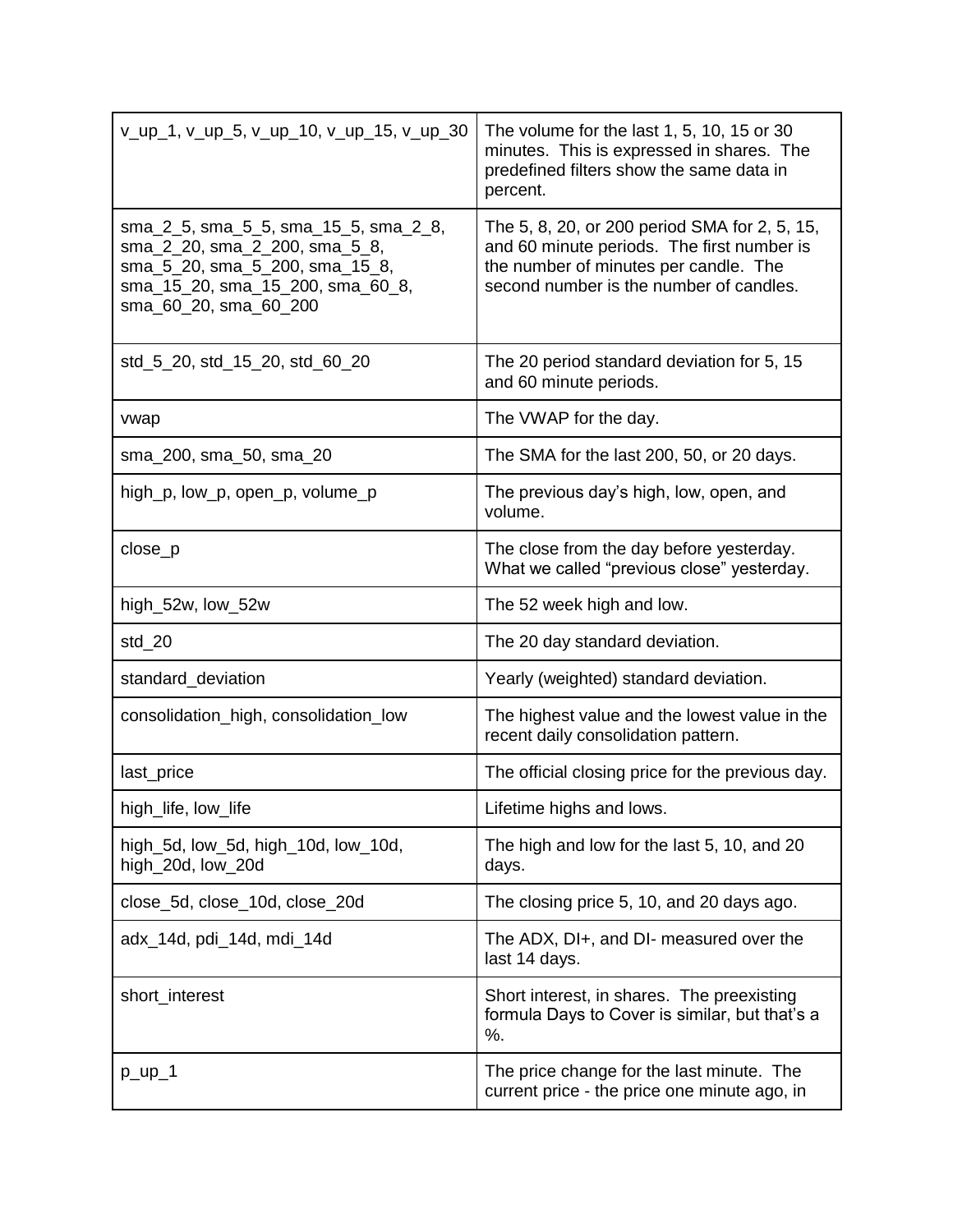|          | dollars.                                   |
|----------|--------------------------------------------|
| bid, ask | The bid and ask price of the stock, in \$. |

## <span id="page-6-0"></span>**Functions**

#### <span id="page-6-1"></span>**min(a, b [, …])**

This returns the smallest of 2 or more values.

#### <span id="page-6-2"></span>**max(a, b [, …])**

This returns the largest of 2 or more values.

#### <span id="page-6-3"></span>**if(predicate, true\_value [, false\_value])**

If the first value is true, this returns the second value. Otherwise it returns the third value.

This function will treat null as false. This and ?? are the two ways to get rid of a null.

The third parameter is optional. It defaults to null.

#### <span id="page-6-4"></span>**abs(x)**

Absolute value of x.

#### <span id="page-6-5"></span>**ceil(x)**

```
Ceiling of x.
\lceil x \rceil
```
#### <span id="page-6-6"></span>**floor(x)**

Floor of x.

 $\lfloor x \rfloor$ 

#### <span id="page-6-7"></span>**exp(x)**

e x

#### <span id="page-6-8"></span>**ln(x)**

Natural log of x.  $log_e(x)$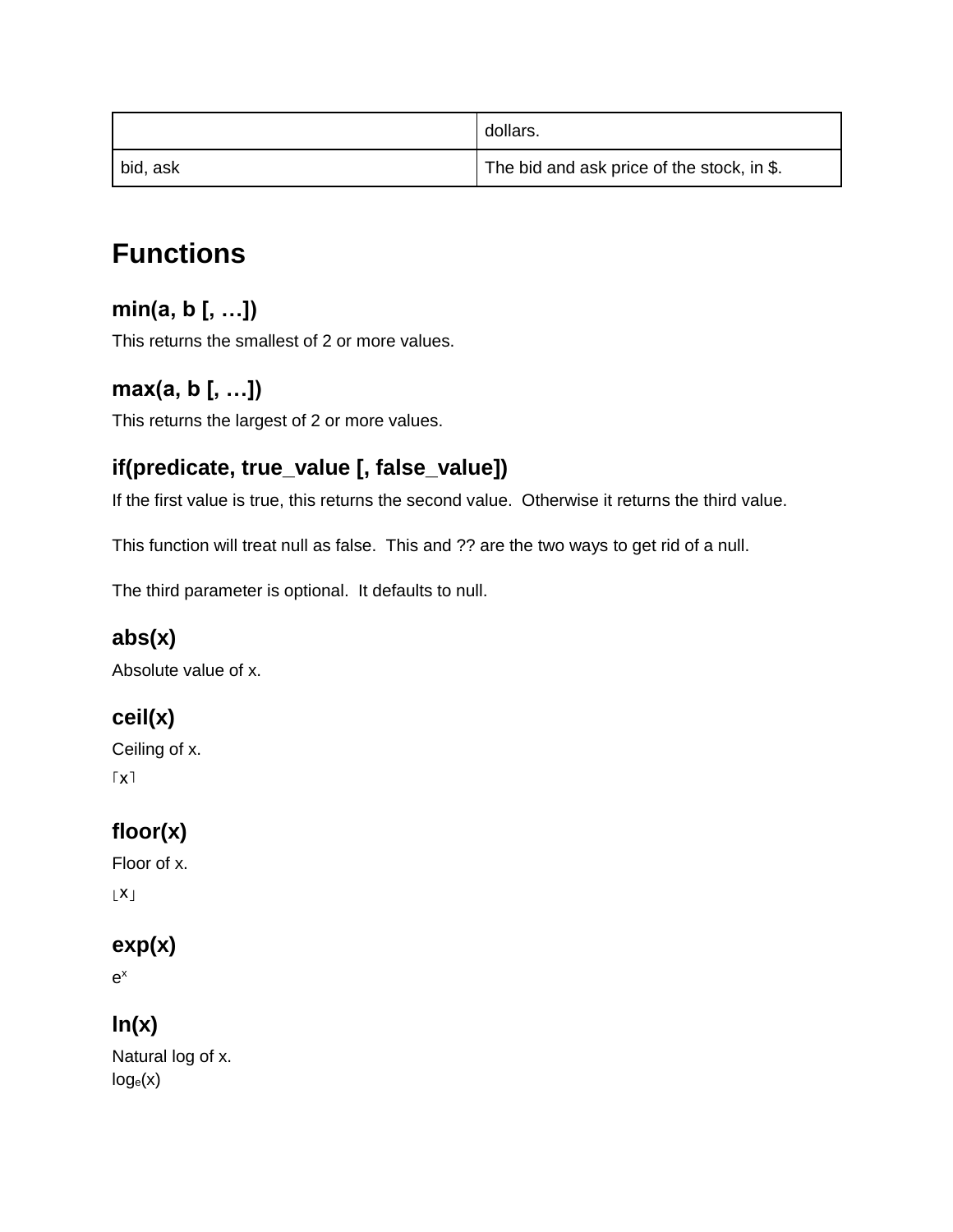#### <span id="page-7-0"></span>**log(base, x)**

Log of the given base of x.

#### <span id="page-7-1"></span>**sqrt(x)**

The square root of x. √x

#### <span id="page-7-2"></span>**sin(x), cos(x), tan(x)**

The standard sine, cosine, and tangent functions. x is measured in radians.

#### <span id="page-7-3"></span>**asin(x), acos(x), atan(x)**

<span id="page-7-4"></span>The inverse of the sine, cosine, and tangent functions. The result is in radians.

### **Examples**

#### <span id="page-7-5"></span>**Volatility**

This will compare today's range to the size of the Bollinger band.

[TRangeD]/std\_20/4

There are a lot of ways to measure the recent price movement (range for the day, up from the close, up from the open, up in the last 5 minutes, etc.) and there are a lot of ways to estimate the volatility (ATR, %, etc.). We couldn't possibly list every possible combination as a predefined formula. A common use of the formulas is to compare the size of a recent move to the size of past moves.

#### <span id="page-7-6"></span>**Dollars vs. Percent**

This gives you the spread as a percent of the current price. [Spread]/[Price]\*100 Some people disagree with our choice of \$ or % for a particular filter.

If you are looking at the block trade alerts, this will let you filter based on the size of the trade *as a percent of the average daily volume*. quality/[Vol]\*100

#### <span id="page-7-7"></span>**Extremes**

If you sort by this, the most extreme stocks will all be at the top, regardless of the stock's direction.

abs([FCP])

A stock which is up 5% from the close and a stock which is down 5% from the close will both return 5.